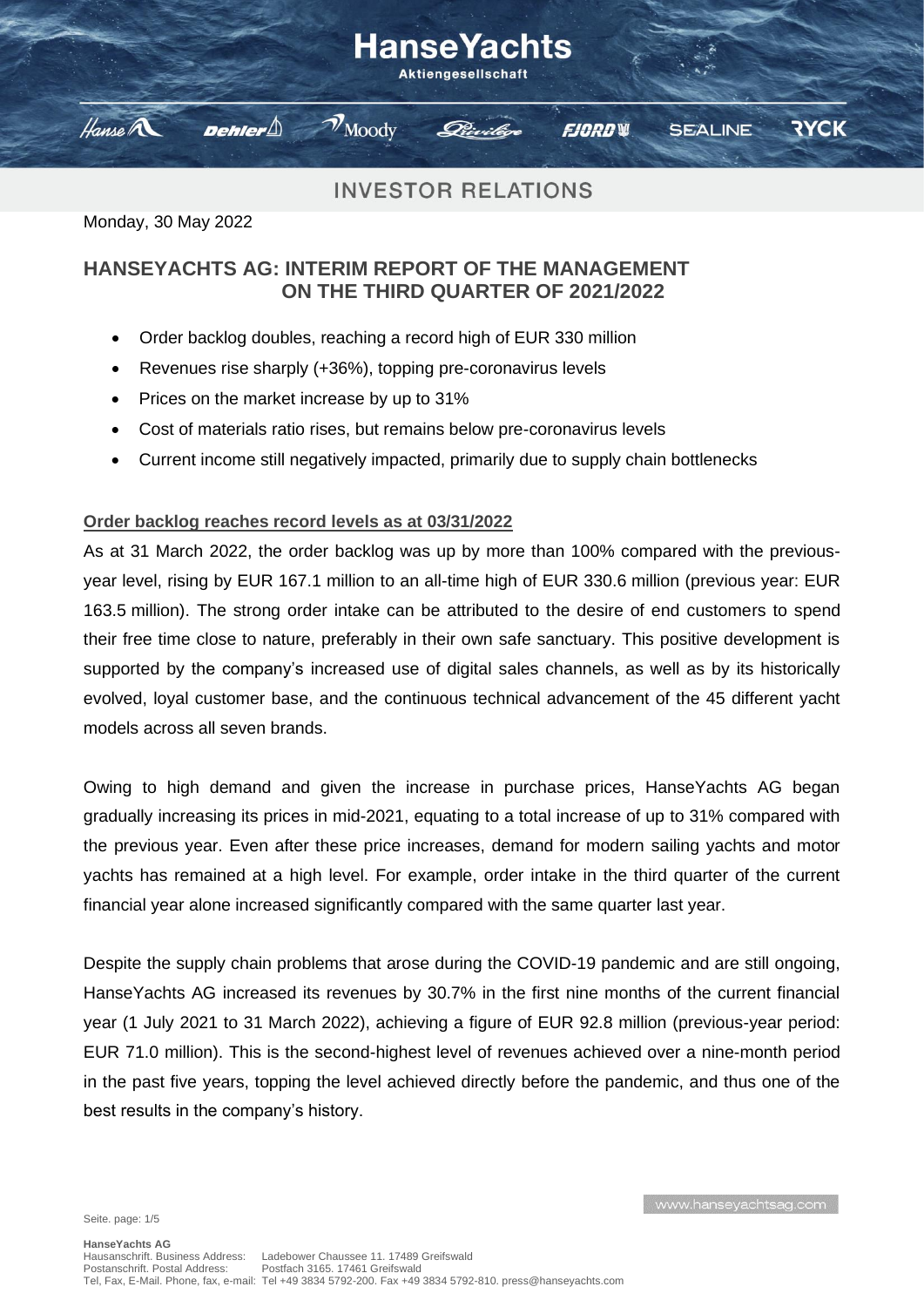#### **HanseYachts Aktiengesellschaft**  $\mathcal{V}_{\text{Mody}}$ Hanse A Dehler $\bigtriangleup$ **RYCK FJORDW SEALINE**

## **INVESTOR RELATIONS**

Monday, 30 May 2022

#### **Situation in the third quarter (1 January to 31 March 2022)**

Order intake increased by EUR 13.7 million to EUR 44.6 million in the third quarter of 2021/2022 (Q3 2020/2021: EUR 30.9 million, +44%).

HanseYachts AG's revenues in the third quarter of 2021/2022 were up by EUR 8.3 million compared with the same quarter in the previous year, amounting to EUR 31.1 million (Q3 2020/2021: EUR 22.8 million, +36%). As a result of better, but still challenging production conditions, revenues rose significantly, and inventories of finished and unfinished goods fell to the amount of EUR 8.3 million due to the delivery of yachts (Q3 2020/2021: EUR 14.2 million). Internal production capitalized increased slightly to EUR 0.7 million (Q3 2020/2021: EUR 0.5 million). Thus, the company's total operating performance (revenues, change in inventories, internal production capitalized) came to EUR 40.2 million in the third quarter of 2021/2022, 7.2% above the comparable year-ago figure of EUR 37.5 million.

The cost of materials rate increased by 4.7 percentage points to 59.2% compared with the same quarter last year due to price increases, a changed product mix and increased use of third-party services.

The war in Ukraine and the sanctions imposed against Russia have not yet have any direct impacts on the sales of HanseYachts AG. However, since January 2021, the completion of yachts has been negatively impeded by delayed deliveries of material parts and accessories. The shortage of immediate products and raw materials, which is a becoming an increasing problem for most of Germany's industry, is also negatively affecting HanseYachts AG's development. Bottlenecks in supply chains have resulted in many production plans not being met, yachts having to be processed multiple times and delivery dates being postponed. As a result of the aforementioned effects, the gross profit of EUR 16.4 million earned in the third quarter of 2021/2022 was EUR 0.6 million less than the year-ago figure of EUR 17.0 million. Personnel expenses increased by EUR 1.3 million to EUR 14.0 million as a direct result of this. Other operating expenses rose by EUR 1.4 million to EUR 6.6 million, driven in particularly by rising energy costs.

Seite. page: 2/5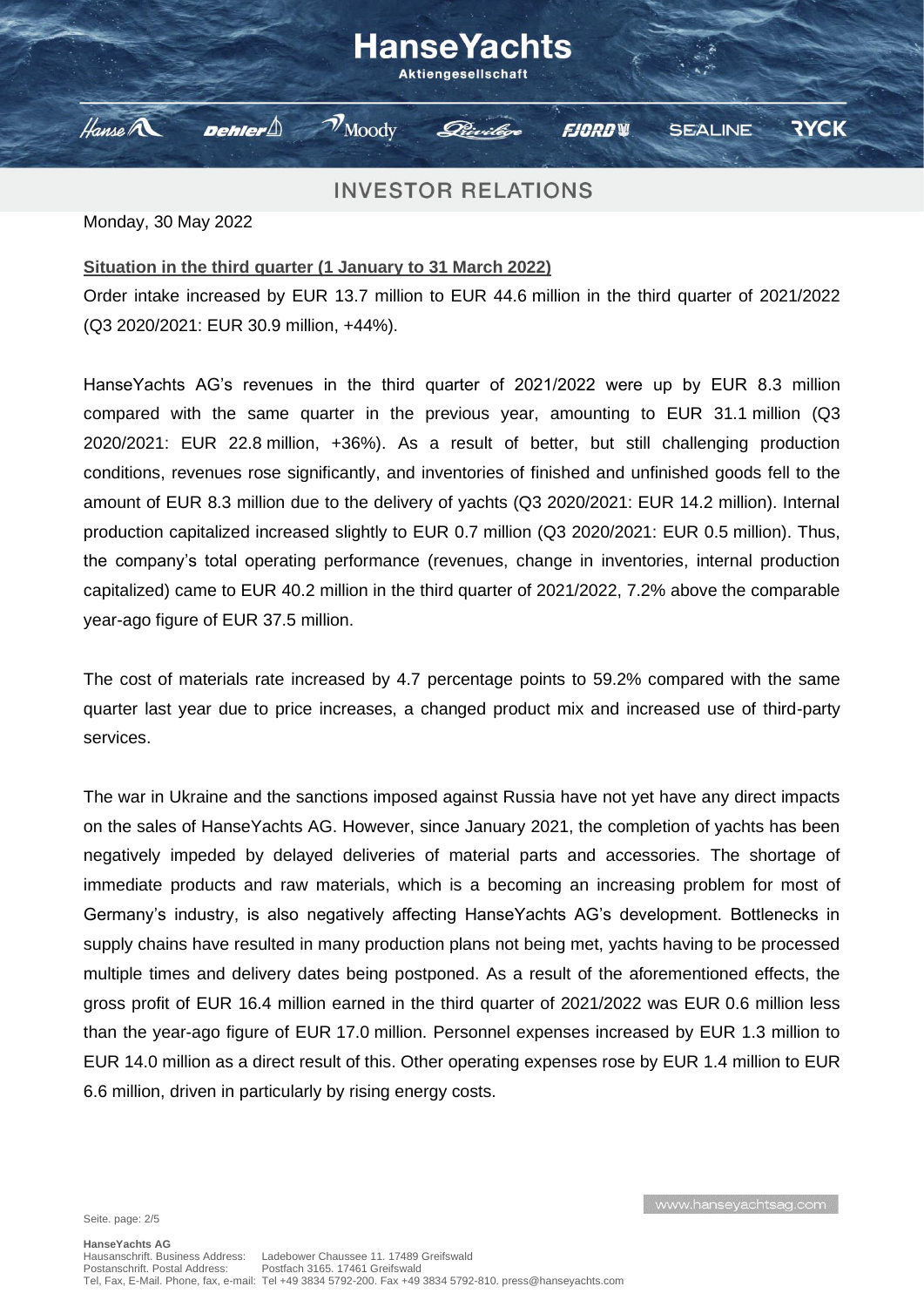#### HanseYachts **Aktiengesellschaft**  $\mathcal{V}_{\text{Mody}}$ Hanse A Dehler $\bigtriangleup$ **RYCK FJORDW SEALINE**

## **INVESTOR RELATIONS**

Monday, 30 May 2022

EBITDA (earnings before interest, taxes, depreciation and amortization) came to EUR -3.4 million in the third quarter of 2021/2022 (Q3 2020/2021: EUR -0.3 million). Depreciation and amortization amounted to EUR 1.7 million, that being EUR 0.2 million higher than in the year-ago period (Q3 2020/2021: EUR 1.5 million).

Including taxes and interest, HanseYachts AG generated a quarterly result of EUR -5.3 million in the third quarter of 2021/2022 (Q3 2020/2021: EUR -2.0 million).

## **Cumulative financial performance in the first nine months of 2021/2022 (1 July 2021 to 31 March 2022)**

In the period from 1 July 2021 to 31 March 2022, the total operating performance increased by 40.5% to EUR 113.4 million compared with the same period last year (first 9 months of 2020/2021: EUR 80.9 million). The other operating income of EUR 1.6 million was marginally higher than the year-ago figure of EUR 1.5 million. With purchased goods and services amounting to EUR 64.8 million, the ratio of purchased goods and services to total operating performance came to 57.2%, 3.3 percentage points higher than in the comparable year-ago period (EUR 43.6 million and 53.9%), in particular due to the significantly increased use of third-party services in the form of temporary staff. Personnel expenses of EUR 37.7 million increased by EUR 7.9 million in absolute terms compared with the previous year (first 9 months of 2020/2021: EUR 29.8 million), but fell by 3.6 percentage points in relation to the higher total operating performance. At EUR 19.0 million, other operating expenses were significantly higher in the first nine months of 2021/2022 than in the previous year (first 9 months of 2020/2021: EUR 13.8 million), owing for example to significant rises in the costs of energy and shipping and higher sales and marketing expenses due to the partial reopening of boat fairs.

Due to the exceptional negative factors described above, EBITDA came to EUR -6.5 million in the first nine months of 2021/2022 (first 9 months of 2020/2021: EUR -4.8 million).

Depreciation and amortization of noncurrent assets amounted to EUR 5.0 million as at 31 March 2022 (first 9 months of 2020/2021: EUR 4.3 million). At EUR -0.6 million, the financial result was significantly up on the previous year (first 9 months of 2020/2021: EUR -1.0 million). Taking into

www.hanseyachtsag.com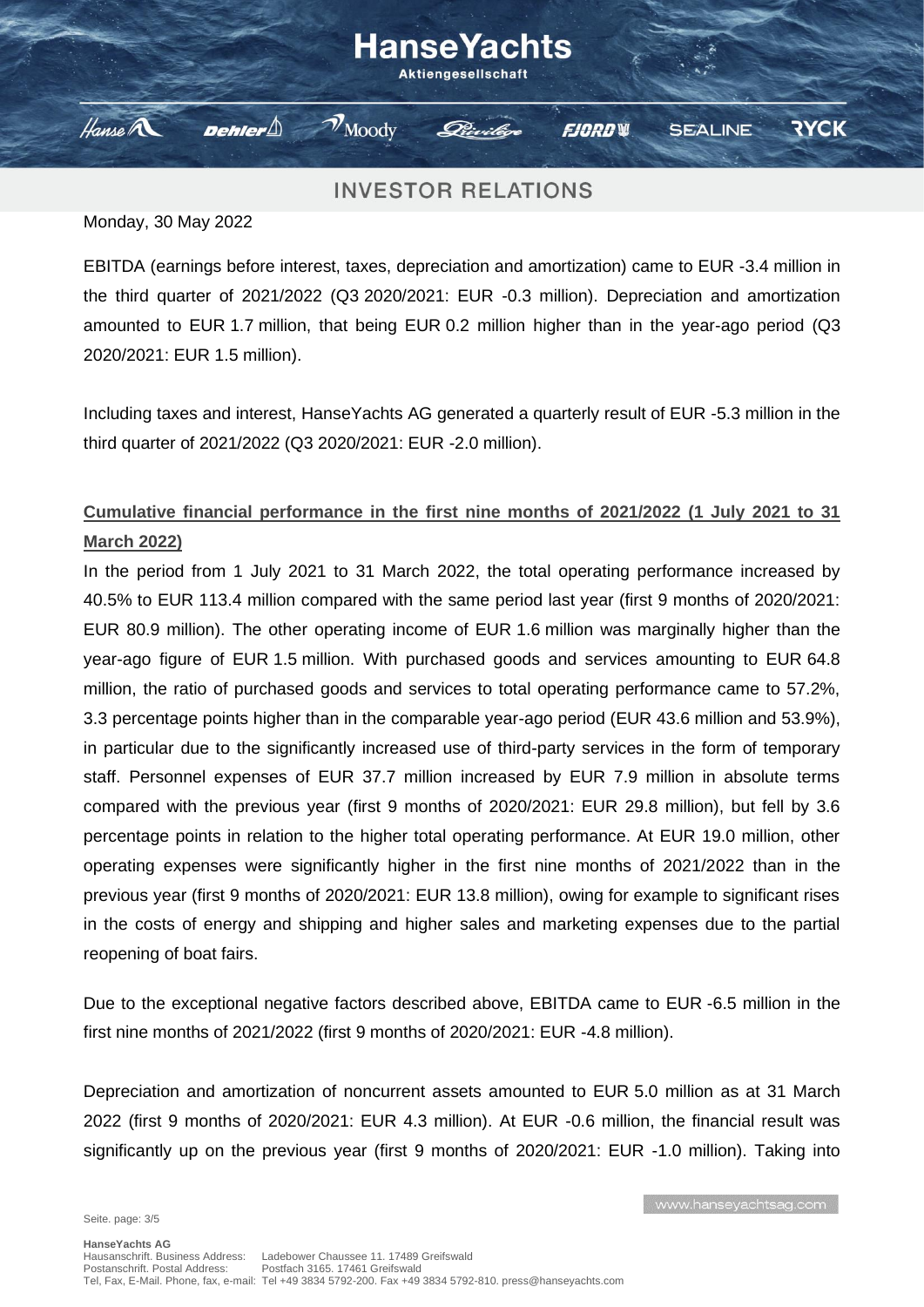# HanseYachts Aktiengesellschaft

**FJORDW** 

**INVESTOR RELATIONS** 

 $\mathcal{V}_{\text{Moody}}$ 

Monday, 30 May 2022

Dehler $\mathbin{\triangle}$ 

Hanse A

account income taxes, the consolidated loss came to EUR -12.2 million in the first nine months of 2021/2022 (first 9 months of 2020/2021: EUR -10.5 million).

The EUR 1.7 million decrease in net income compared with the comparable year-ago period resulted particularly from supply chain disruptions, which made it difficult for HanseYachts AG to efficiently and smoothly handle the high demand for yachts and catamarans.

As at 31 March 2022, the consolidated equity ratio was -0.6% (31 March 2021: 8.6%). In subsequent years, the Executive Board expects to see operating profits and thus positive developments in the equity situation again.

#### **Liquidity and cash flows**

The company reacted to suppliers' delivery bottlenecks by building up its inventories. This led to an additional tie-up of capital in raw materials and supplies and unfinished goods. When the current supply chain and inventory shortage problems ease, HanseYachts AG anticipates a release of the tied-up capital and a significant increase in its liquid funds. Cash in banks amounted to EUR 6.0 million as at 31 March 2022 (31 March 2021: EUR 14.4 million). In addition to bank deposits, the company disposes of available overdraft facilities in the amount of EUR 5.7 million (31 March 2021: EUR 5.4 million).

#### **Outlook**

Owing to current supply bottlenecks, production of selected production lines has slowed down and/or led to significantly increased inventories of unfinished yachts. The Executive Board expects that the delivery situation will not ease until July to September 2022, namely in the first quarter of the next financial year 2022/2023.

For the current financial year 2021/2022, consolidated revenues are expected to be significantly higher than in the previous year (revenues in 2020/2021: EUR 120.8 million); however, owing to the current production situation, which remains challenging, the Executive Board expects a negative (consolidated) EBITDA reaching the high single-digit millions and a consolidated net loss for the year in the low double-digit millions.

www.hanseyachtsag.com

**RYCK** 

**SEALINE**